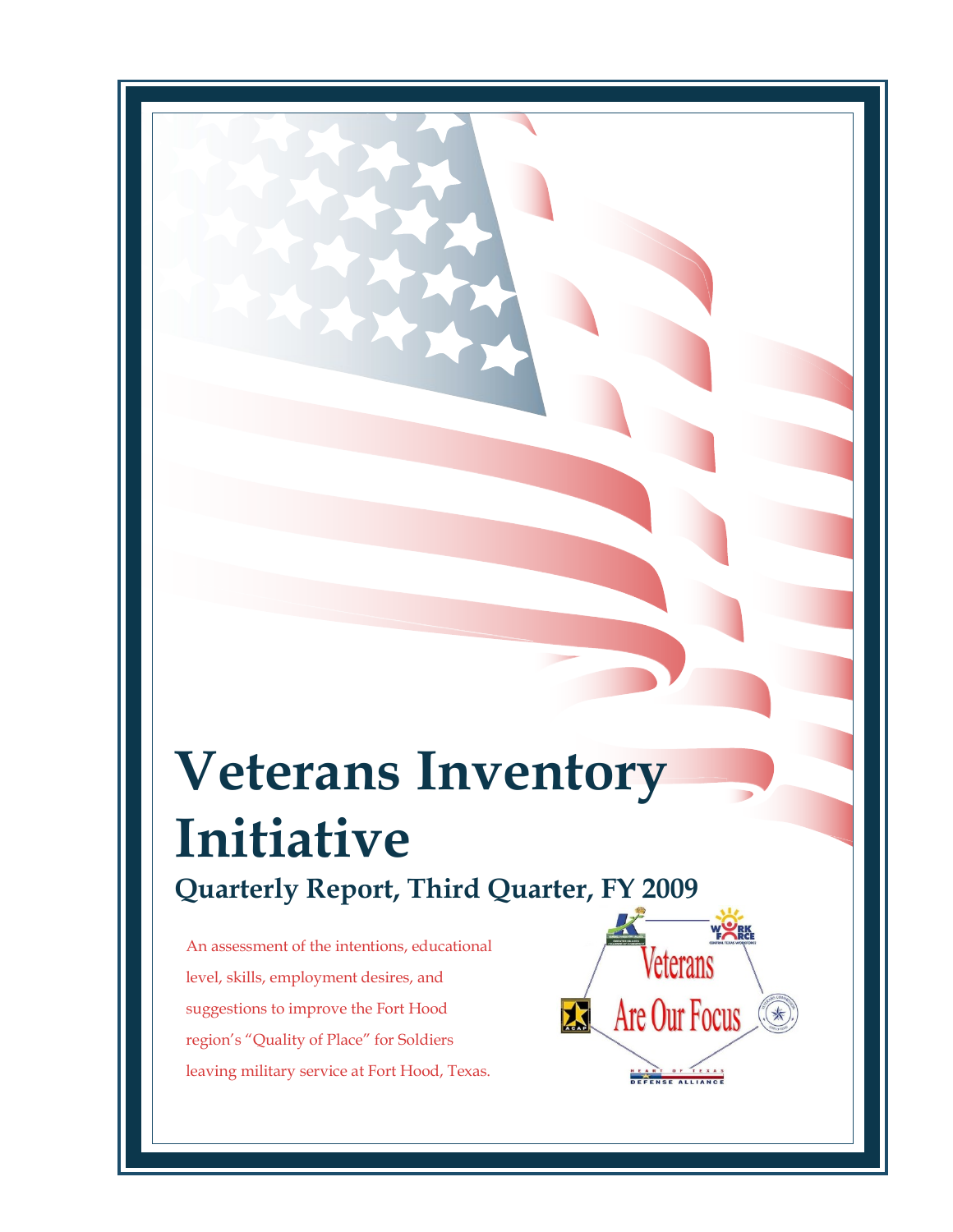

# **Quarterly Report: 3 rd Quarter, FY 2009**

(April - June 2009)

**A. BACKGROUND**: Operation Economic Transformation is the Greater Killeen Chamber of Commerce plan to identify, measure, and capitalize on new and emerging economic development opportunities present in the Fort Hood region. One key recommendation was to regularly administer a survey designed to capture insightful information regarding the skills and desired career fields of veterans separating from military service at Fort Hood. In July 2006, the following parties entered into a Memorandum of Understanding (MOU) to routinely inventory the intentions, educational level, skills, employment desires, and suggestions of separating Soldiers in order to improve the Fort Hood regional "Quality of Place":

- Fort Hood Adjutant General/Army Career and Alumni Program (ACAP)
- Workforce Solutions of Central Texas Board
- Workforce Solutions of Central Texas Service Centers
- Greater Killeen Chamber of Commerce
- Heart Of Texas Defense Alliance
- Texas Veterans Commission

Data is collected via a voluntary twelve-question survey administered during either the Transition Assistance Program (TAP) workshop or installation final clearance<sup>1</sup>. The purpose for the collection and analysis of this data is threefold:

1. Develop and retain the region's skilled and motivated military Veteran workforce;

2. Foster innovation and entrepreneurship; retain existing businesses, and attract new business to the region; and

3. Align the efforts of the participating agencies to enhance options for current and future/potential residents.

#### **B. DEMOGRAPHICS**

For the 3<sup>rd</sup> Quarter (April through June 2009):

1. 499 Soldiers completing their military service at Fort Hood responded to the survey.

2. 87 percent of respondents were leaving military service prior to becoming retirementeligible (318 reponses/37%), or were being medically discharged (116 responses/23%).

3. 13 percent (65 respondents) were retiring after 20 or more years of service.





 $\overline{\phantom{a}}$ 1 Retiring Soldiers may participate in TAP up to two years prior to their retirement date, while non-retiring Soldiers may participate up to one year in advance. However, the Transition Services Manager reports the majority of soldiers attend the TAP workshop 6 months or less before separation.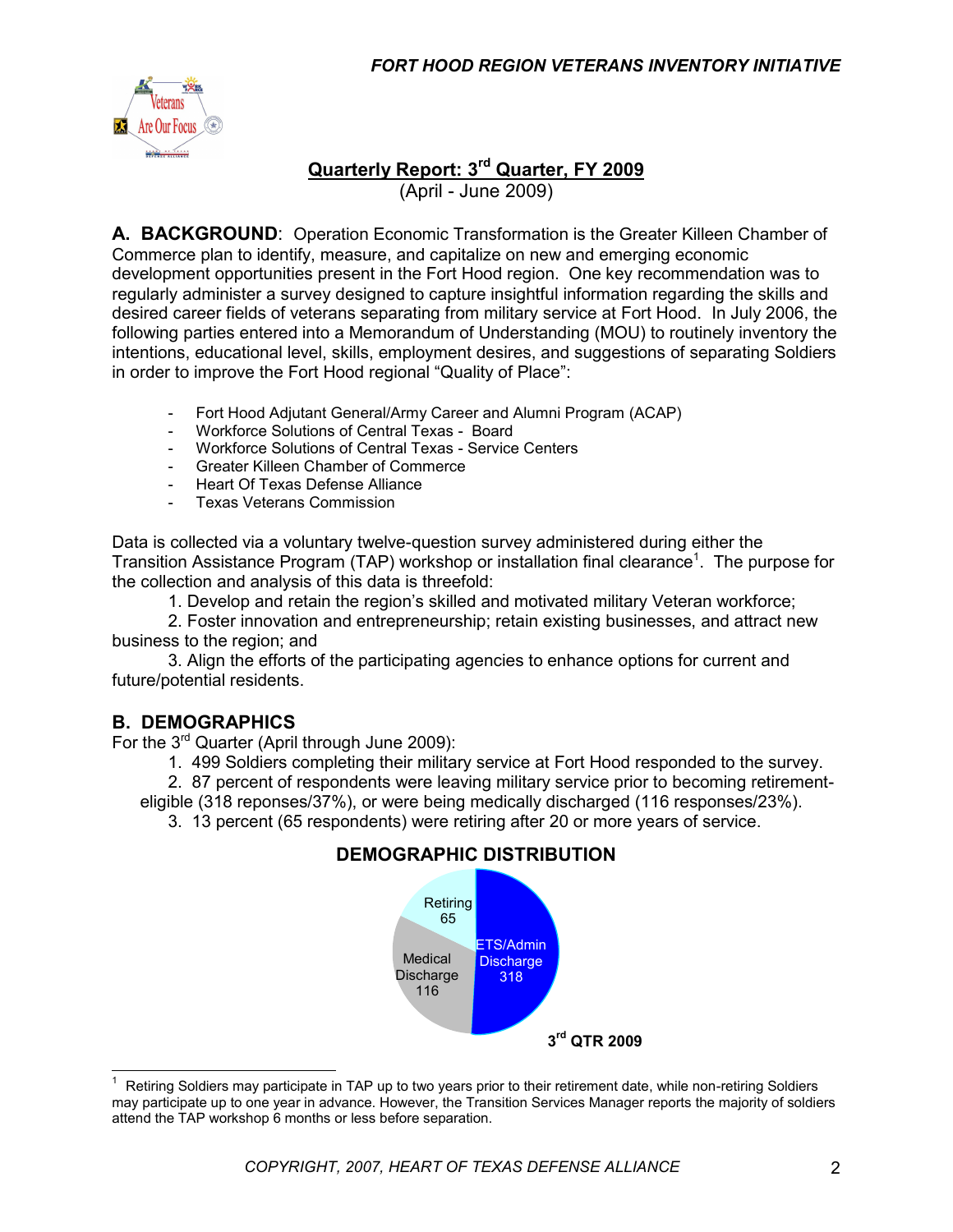

4. For the year-to-date for FY 2009 (October 2008 – June 2009)

a. 1807 Soldiers completing their service have responded to the survey.

- b. 888 (49%) were in the category of ETS/Administrative discharge.
- c. 615 (34%) were being medically discharged.

d. 304 (16.8%) indicated their intention to retire with 20-plus years of military service.

Percentages according to the reason cited for leaving the service by comparing  $3<sup>rd</sup>$  Quarter 09 with 3<sup>rd</sup> Quarter 08 and fiscal year 2008 are as follows:



5. Trends. While the number of soldiers separating from the military due to medical discharge in FY 2009 had been increasing since FY 2008, there was a slight decrease this quarter compared to 2nd Quarter 2009. Creation of the Warriors In Transition Units (WTU) has resulted in more efficiencies in the medical evaluation process and has likely reduced the backlog of medical dispositions of soldiers assigned to the Fort Hood WTU.

**C. INTENTIONS ON STAYING IN THE REGION**: The respondents were surveyed regarding their intentions about remaining in the region (within 30 miles of Fort Hood – generally equating to the Temple-Killeen-Fort Hood Metropolitan Statistical Area) when their service ended.

1. 164 respondents (representing 33% of all respondents) indicated they intended to stay in the region. This data represents:

a. 45 retirees (69% of all retirement eligible respondents).

b. 119 (27.4%) non-retirement eligible respondents.

c. 108 (32%) of the 335 who responded they did not intend to stay in the region would do so if desirable employment were available.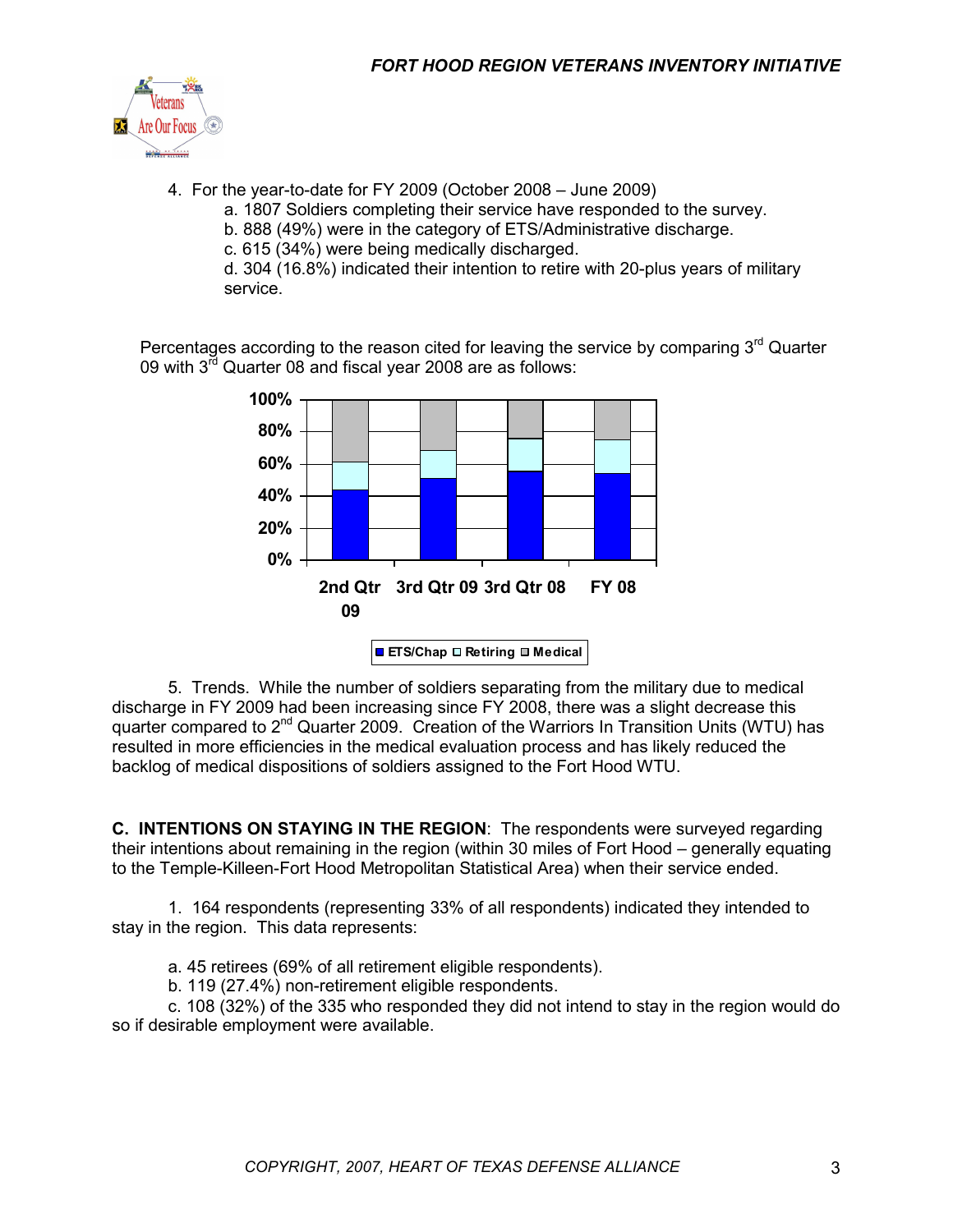

#### INTENDING TO STAY IN THE REGION WHEN SERVICE ENDS



2. Conclusions. For the year to date (July 2008 – June 2009), a total of 833 Soldiers (32.6% of all respondents) leaving the service at Fort Hood indicate they intend to remain in the region once their service is complete. When comparing this to the current  $3<sup>rd</sup>$  Quarter data (32.9%), it would appear that the number of Soldiers planning to remain in the Temple-Killeen-Fort Hood MSA region at the time of this survey remains consistent with the trend from the previous year. When comparing these percents with the data from July 2007 – June 2008 (35.5%), this shows that there has been a slight decrease at the time of the survey in the number of Soldiers intending to remain in the Temple-Killeen-Fort Hood MSA after leaving the service. However, because these surveys are completed up to a year before Soldiers actually leave the service, "intent" to remain (or leave) may change by the separation date.

However, for the past twelve months (July 2008 – June 2009), an additional 35.4 percent of Soldiers leaving Central Texas said they would stay if the respondent's desired employment was available. This percent is a slight increase from July 2007 – June 2008 which was 33.4%. This data clearly demonstrates that desirable employment readily available within the MSA is a strong driving force in retaining Soldiers in this area following their service in the military. In addition, the total amount of Soldiers retiring from Fort Hood began to decrease beginning in Apr 2008 when the economy began to do poorly, yet the percent of retirees desiring to remain in the Central Texas region consistently averaged 65% from Apr 2007 – June 2009 with this quarter being slightly higher at 69%. We will continue to monitor this data in the future quarters. The survey data clearly indicates that the availability of desirable employment plays a major role in the intention to remain in the area.

3. While the Veterans Inventory Initiative only surveys the intent of Soldiers departing the service, it is possible to more accurately track the disposition of the retiring population using data from the Retired Army Personnel System, which provides the actual numbers of retired Soldiers to zip code level. For the third quarter in a row, the rate of growth for retirees in the Killeen-Temple-Fort Hood MSA increased slightly. From Feb 2008 to June 2009, the total number of military retirees grew by 6.8 percent in the Killeen-Temple-Fort Hood MSA. This is up slightly from the previous quarter report which reported a 6% increase in the MSA from Feb 2008 to Feb 2009. Once again, Killeen and Nolanville experienced growth rates exceeding the MSA average while Harker Heights trailed just behind the increasing MSA average. Based on the collected retiree data, the retiree growth rate in Nolanville has consistently averaged higher than the MSA since April 2007 whereas the retiree growth rate for Killeen has consistently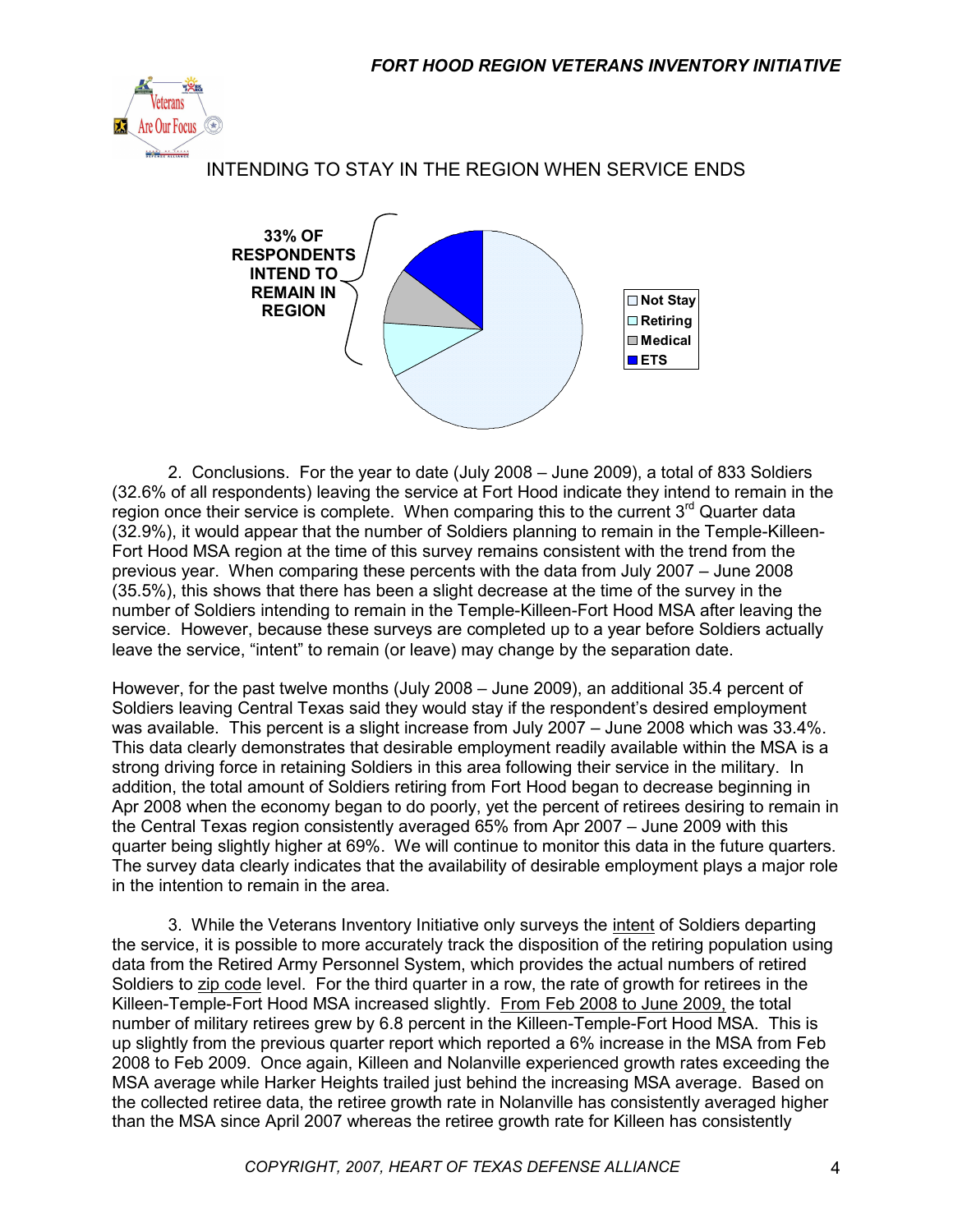

averaged higher than the MSA since October 2007. As stated earlier, the collected data indicates that there are fewer Soldiers retiring which may be an indication of the economic conditions, yet the data shown below indicates the number of Soldiers who are actually retiring and living in Central Texas is increasing.

|                       | <b>FEBRUARY</b><br>2008 | <b>JUNE</b><br>2009 | <b>DIFFERENCE</b> | % CHANGE |
|-----------------------|-------------------------|---------------------|-------------------|----------|
| <b>KILLEEN</b>        | 7493                    | 8120                | 627               | 8.4      |
| <b>COPPERAS COVE</b>  | 2877                    | 3028                | 151               | 5.2      |
| <b>HARKER HEIGHTS</b> | 1727                    | 1843                | 116               | 6.7      |
| <b>TEMPLE</b>         | 1093                    | 1150                | 57                | 5.2      |
| <b>KEMPNER</b>        | 844                     | 884                 | 40                | 4.7      |
| <b>BELTON</b>         | 792                     | 826                 | 34                | 4.3      |
| <b>LAMPASAS</b>       | 340                     | 356                 | 16                | 4.7      |
| <b>GATESVILLE</b>     | 335                     | 350                 | 15                | 4.5      |
| <b>NOLANVILLE</b>     | 242                     | 266                 | 24                | 9.9      |
| <b>SALADO</b>         | 198                     | 206                 | 8                 | 4.0      |
| <b>MSA</b>            | 15941                   | 17029               | 1088              | 6.8      |

The military retiree rate of growth for north Texas (174 counties less the Killeen-Temple-Fort Hood MSA) was 3.1 percent for the same period.

As reported above, the percentage of Soldiers intending to remain in the area stayed the same for the past year, yet as shown here, the amount of retirees living in the area actually increased. Because the survey is conducted up to two years before Soldiers actually retire, this growth could be the result of Soldiers changing plans of where they will reside after retirement or it could also be a result of previous retirees moving back into the Central Texas area after having lived somewhere else before. We will continue to monitor retiree data to determine the potential relationship between intent and the number of retirees that actually remain in the region. The survey data clearly indicates that the availability of desirable employment plays a major role in the service member's intention to remain in the area. In April 2008, the Texas Comptroller certified that the direct annual economic impact of military retirees and surviving annuitants in the Killeen, Temple, Fort Hood MSA (Bell, Coryell and Lampasas counties) equates to \$791.5 million.

Additionally, while the national economy was continuing to experience the effects of the recession during this reporting period, the Killeen-Temple-Fort Hood MSA was:

- a. the  $14<sup>th</sup>$  fastest growing MSA in the nation (U.S. Census Bureau).
- b. ranked #1 in affordable housing (Caldwell Banker Home Price Index 9/26/2007).
- c. ranked #1 in renter livability (apartmentratings.com).
- d. rated one of the five best areas for military families (Babb Group military.com)

e. ranked  $5<sup>th</sup>$  of the top 20 best MSAs for job growth (Forbes, citing Bureau of Labor Statistics).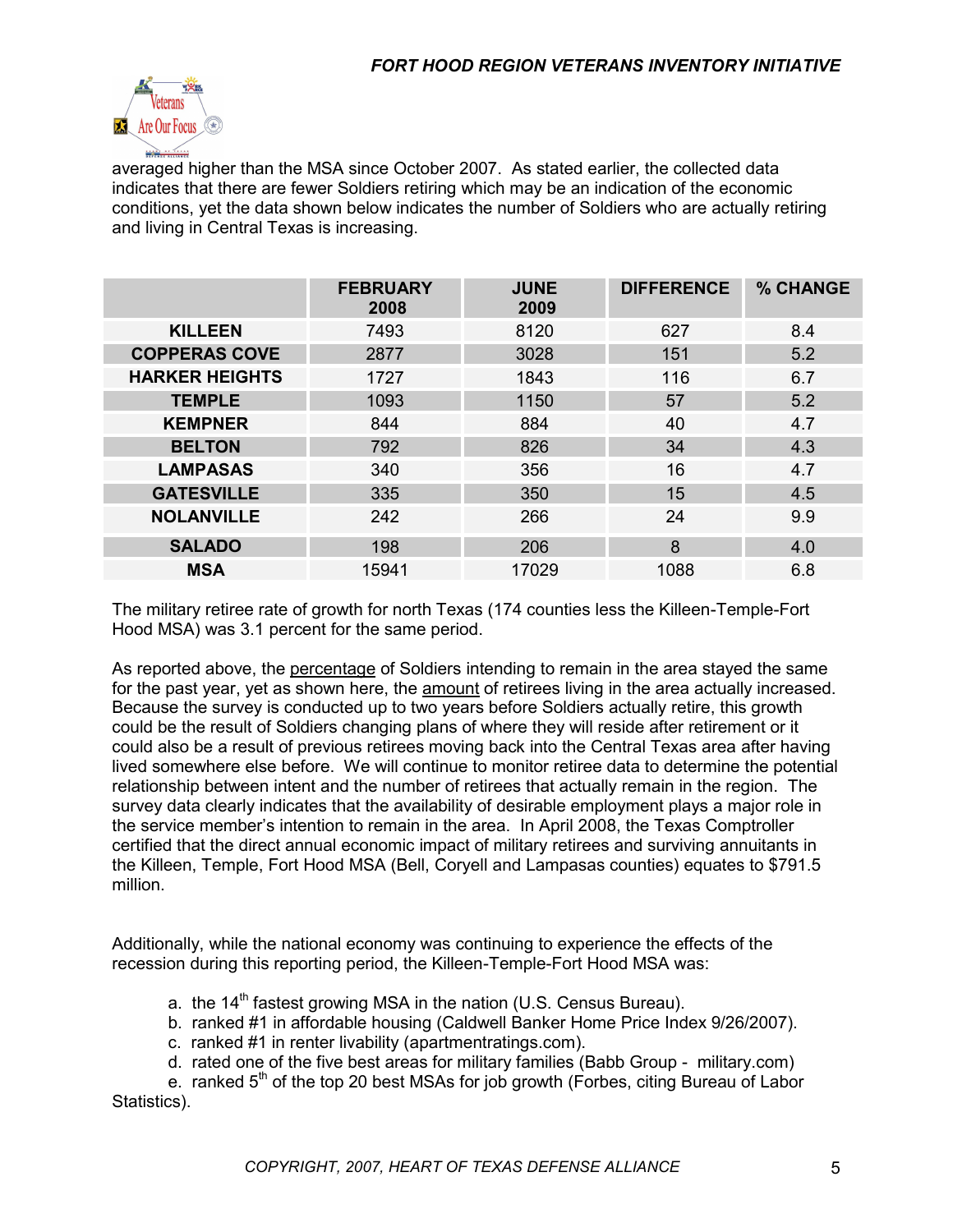

f. Killeen-Temple-Ft. Hood MSA ranked as the fourth best employment outlook in the nation (Manpower Inc. poll released in March 2009).

g. Positive job market expected for Killeen-Temple-Ft. Hood MSA for  $4<sup>th</sup>$  Quarter 2009 (Manpower Inc. press release Sept 2009).

**D. MILITARY OCCUPATIONAL SPECIALITIES**: Departing Soldiers represented 103 different Military Occupational Specialties. However, 83% (394 respondents) can be grouped into six general areas: Combat Arms, Logistics/ Transportation, Maintainers/Repairers, Engineers, Medical and Information Technology and Communications. Traditionally, the Quarterly Report only lists the top five MOS categories, but because the numbers were very close this quarter, the top six are being reported.



## **COMBAT ARMS**

Given the types of units at Fort Hood (seven Brigade Combat Teams and one Fires Brigade at the time of this report) and deployment cycles, the number of Combat Arms Soldiers leaving the service is predictable. Most, if not all, will be combat veterans of the Iraq/Afghanistan campaigns, which have a distinctive small-unit focus by their nature. Therefore, in addition to the skills listed below, these Soldiers would likely have extensive leadership and staff planning skills that far surpass those of their civilian peers.

|  | Soldiers in combat arms comprise 31.9 percent of the reported fields. |  |  |  |
|--|-----------------------------------------------------------------------|--|--|--|
|--|-----------------------------------------------------------------------|--|--|--|

| Armor $(66)$    | Member or leader who employs main battle tanks or cavalry fighting<br>vehicles in combat operations, and performs reconnaissance and<br>security. |
|-----------------|---------------------------------------------------------------------------------------------------------------------------------------------------|
| Infantry $(46)$ | Member or leader who individually employs small arms/heavy anti-<br>armor weapons in support of combat operations                                 |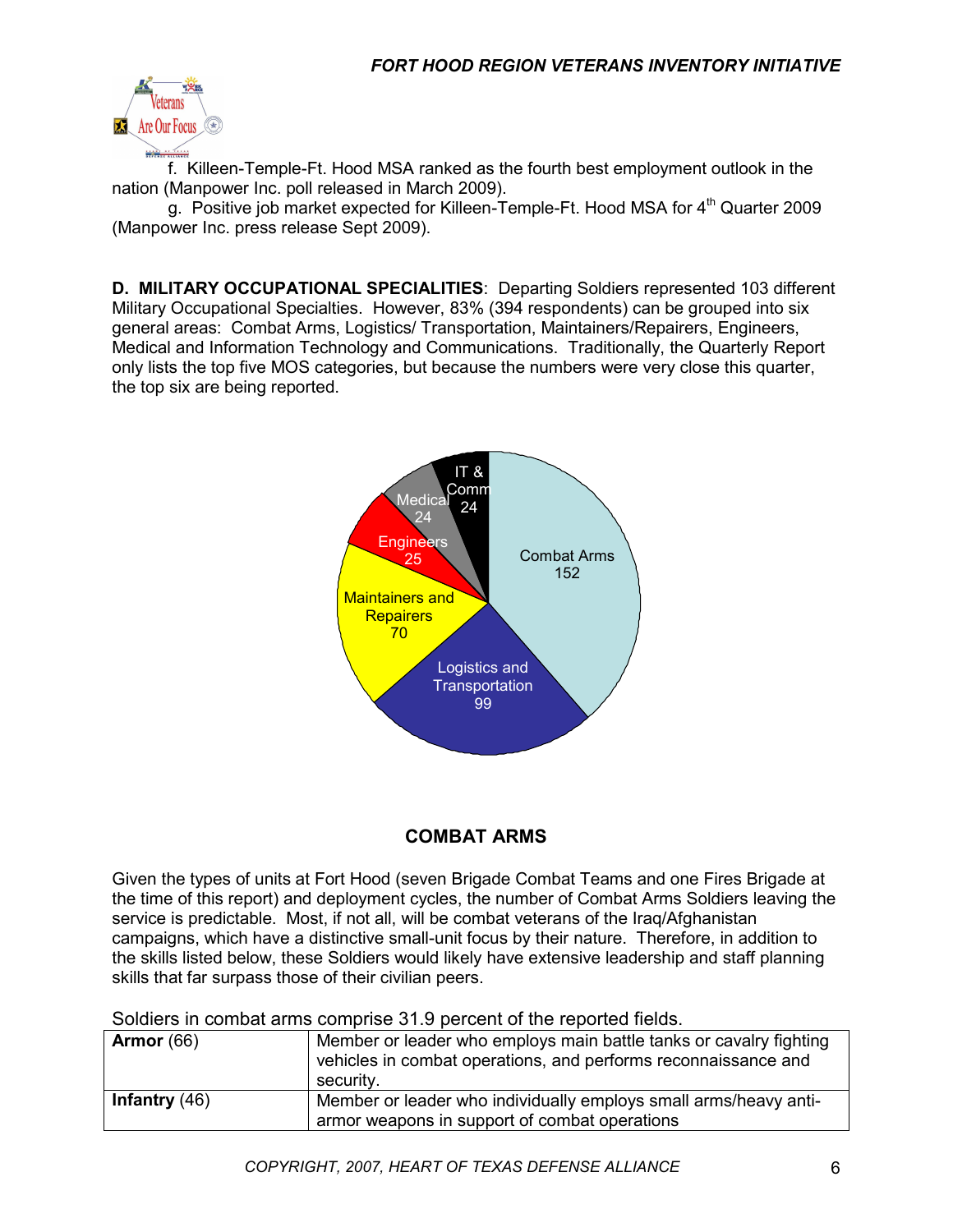

| Field Artillery (34)                | Operate or supervise high technology cannon artillery weapons,<br>automated tactical data systems, intelligence activities, target<br>processing, radar operations, artillery surveying operations, or<br>meteorological observation |
|-------------------------------------|--------------------------------------------------------------------------------------------------------------------------------------------------------------------------------------------------------------------------------------|
| <b>Air Defense Artillery</b><br>(6) | Operate command/control/communications/computer information<br>systems or the lightweight, highly mobile Avenger or medium weight<br>Patriot Air Defense Missile systems.                                                            |

## **LOGISTICS AND TRANSPORTATION**

Soldiers serving in the logistics and transportation fields comprise 20.8 percent of reported fields.

| <b>Motor Transport</b><br>Operator (24)                                | Supervises and operates wheel vehicles to transport personnel and<br>cargo. Oversees and checks proper loading and unloading of cargo<br>on vehicles and trailers.                                                                       |
|------------------------------------------------------------------------|------------------------------------------------------------------------------------------------------------------------------------------------------------------------------------------------------------------------------------------|
| <b>Automated Logistical</b><br>Specialists (19)                        | Supervise and perform management or stock record/warehouse<br>functions pertaining to receipt, storage, distribution and issue, and<br>maintain equipment records and parts.                                                             |
| <b>Unit Supply</b><br>Specialists (15)                                 | Supervise or perform duties involving the request, receipt, storage,<br>issue, accountability, and preservation of individual, organizational,<br>installation, and expendable supplies and equipment.                                   |
| <b>Petroleum Supply</b><br>Specialists (14)                            | Supervise the receipt, storage, accountability, and cares for<br>dispensing, issuing and shipping bulk or packaged petroleum, oils,<br>and lubricants.                                                                                   |
| <b>Food Service</b><br>Specialists (7)                                 | Supervise or prepares, cooks and serves food in field or garrison<br>food service operations.                                                                                                                                            |
| <b>Ammunition Supply</b><br>Specialists (5)                            | Assists in receipt, storage, issue, maintenance, modification,<br>destruction, and demilitarization of explosive items. Performs<br>ammunition supply stock control and accounting duties using both<br>automated and manual procedures. |
| <b>Water Treatment</b><br>Specialists (4)                              | Supervise or performs installation, operation of water purification<br>equipment, water storage and distribution operations and activities.                                                                                              |
| <b>Shower/Laundry and</b><br><b>Clothing Repair</b><br>Specialists (1) | Supervise or performs personnel laundry and shower operations and<br>repairs personnel clothing and light textiles.                                                                                                                      |

#### **MAINTAINERS/ REPAIRERS**

Soldiers that work in the field of maintenance and repair comprise 14.7 percent of the population.

| <b>Tracked Vehicle</b> | Perform or supervise unit maintenance, diagnose, and troubleshoot                                                                                                                                                                                           |
|------------------------|-------------------------------------------------------------------------------------------------------------------------------------------------------------------------------------------------------------------------------------------------------------|
| Mechanics (25)         | malfunctions on gas turbine and diesel power plants; the suspension,<br>steering, hydraulics, auxiliary power units, and the armament/fire<br>control systems on tracked vehicles including the M1 Abrams main<br>battle tank and Bradley Fighting Vehicle. |
| <b>Wheeled Vehicle</b> | Supervise and perform unit, direct support and general support level                                                                                                                                                                                        |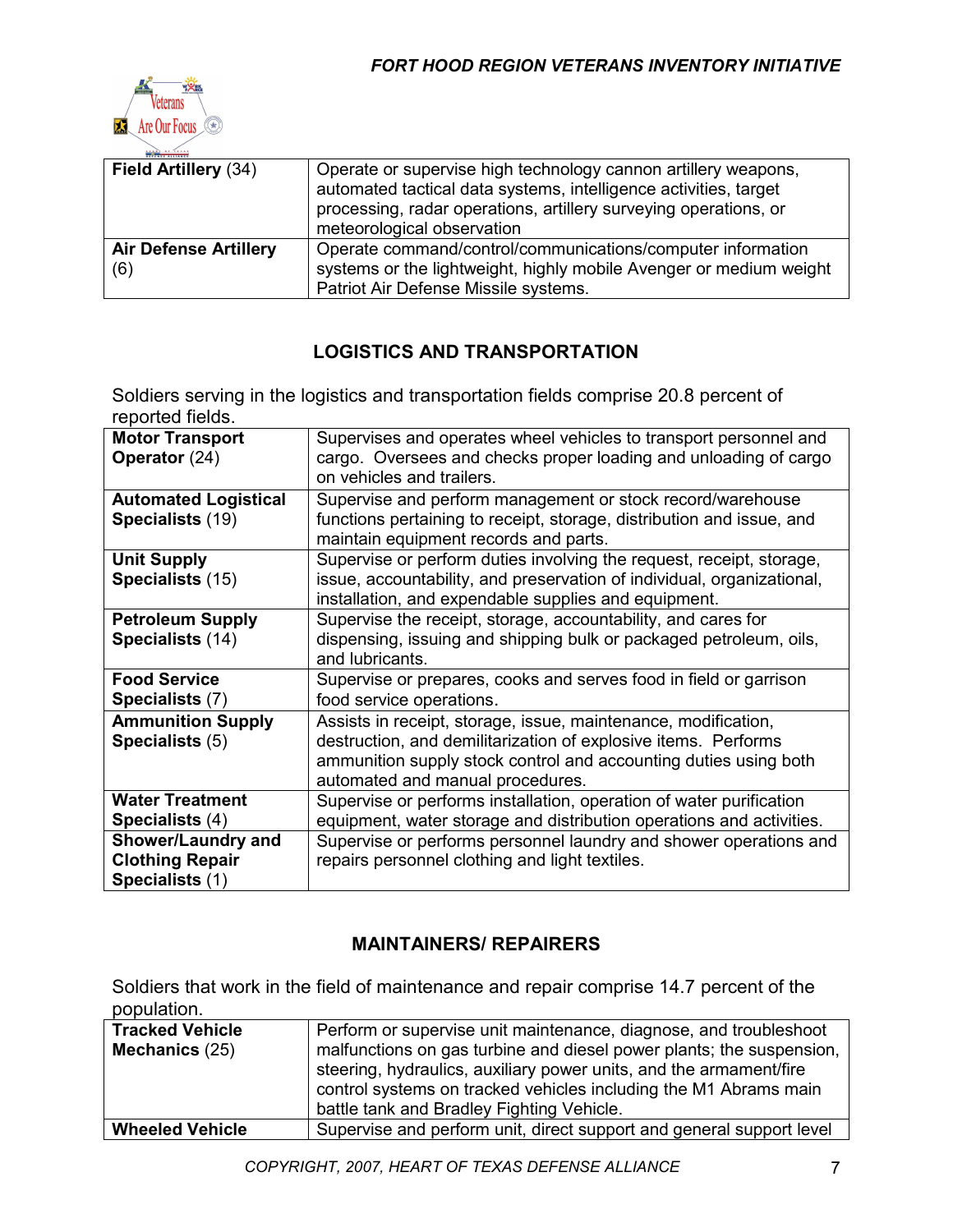

| <b>DEFENSE ALLIANS</b>         |                                                                                                                                                                                                                                                                                                                                                               |
|--------------------------------|---------------------------------------------------------------------------------------------------------------------------------------------------------------------------------------------------------------------------------------------------------------------------------------------------------------------------------------------------------------|
| Mechanics (18)                 | maintenance and recovery operations on light and heavy wheeled<br>vehicles, their associated trailers and material handling equipment.                                                                                                                                                                                                                        |
| <b>Aviation repairers (15)</b> | 10 different enlisted specialties (less pilots and air traffic controllers)<br>ranging from aircraft structural repairers to airframe-specific<br>armament/electrical/avionics system repairers.                                                                                                                                                              |
| Special purpose (15)           | 10 different low-density fields that require a degree of technical skills<br>that would support the repair and maintenance of Army vehicles and<br>equipment. These skills include metal workers (welders),<br>machinists, small arms and fire control repair, power generation and<br>special purpose equipment (such as HVAC and refrigeration<br>systems). |

#### **ENGINEERS**

The engineer field makes up 5.3% of the fields reported.

| <b>Combat Engineer (18)</b> | Engaged in providing mobility, counter-mobility and<br>survivability support to combat forces. Operates, directs and<br>assists in the operation of various light and heavy engineer<br>wheeled and tracked vehicles. Directs construction of<br>shelters and assembly of military fixed bridges. |
|-----------------------------|---------------------------------------------------------------------------------------------------------------------------------------------------------------------------------------------------------------------------------------------------------------------------------------------------|
| Other $(7)$                 | 1 Bridge Crew Members, 1 Construction Equip Operator, 1<br>Construction Management Engineer, 1 Interior Electrician, 2<br><b>Carpentry and Masonry Specialists</b>                                                                                                                                |

#### **MEDICAL**

Personnel in the medical field make up 5.0% of the reported fields.

| <b>Health Care Specialist</b> | Provide emergency medical treatment, limited primary care, force       |
|-------------------------------|------------------------------------------------------------------------|
| (21)                          | health protection, evacuation in a variety of operational and clinical |
|                               | settings from point of injury or illness through the continuum of      |
|                               | military health care under the supervision of a physician, nurse or    |
|                               | physician's assistant. As a field combat medic, provides emergency     |
|                               | medical care/treatment at point of wounding on the battlefield or to   |
|                               | battle and non-battle casualties during wartime.                       |
| Other $(3)$                   | 1 Physician Assistant, 1 Nurse Anesthetist, 1 Pharmacy Specialist      |

## **INFORMATION TECHNOLOGY AND COMMUNICATIONS**

The information technology and communications field makes up 5.0% of the fields reported.

| <b>Signal Support</b>         | Supervise, install, employ, maintain, troubleshoot and assist users  |
|-------------------------------|----------------------------------------------------------------------|
| <b>Systems Specialist (9)</b> | with battlefield signal support systems, terminal devices, satellite |
|                               | communications equipment and automated telecommunications            |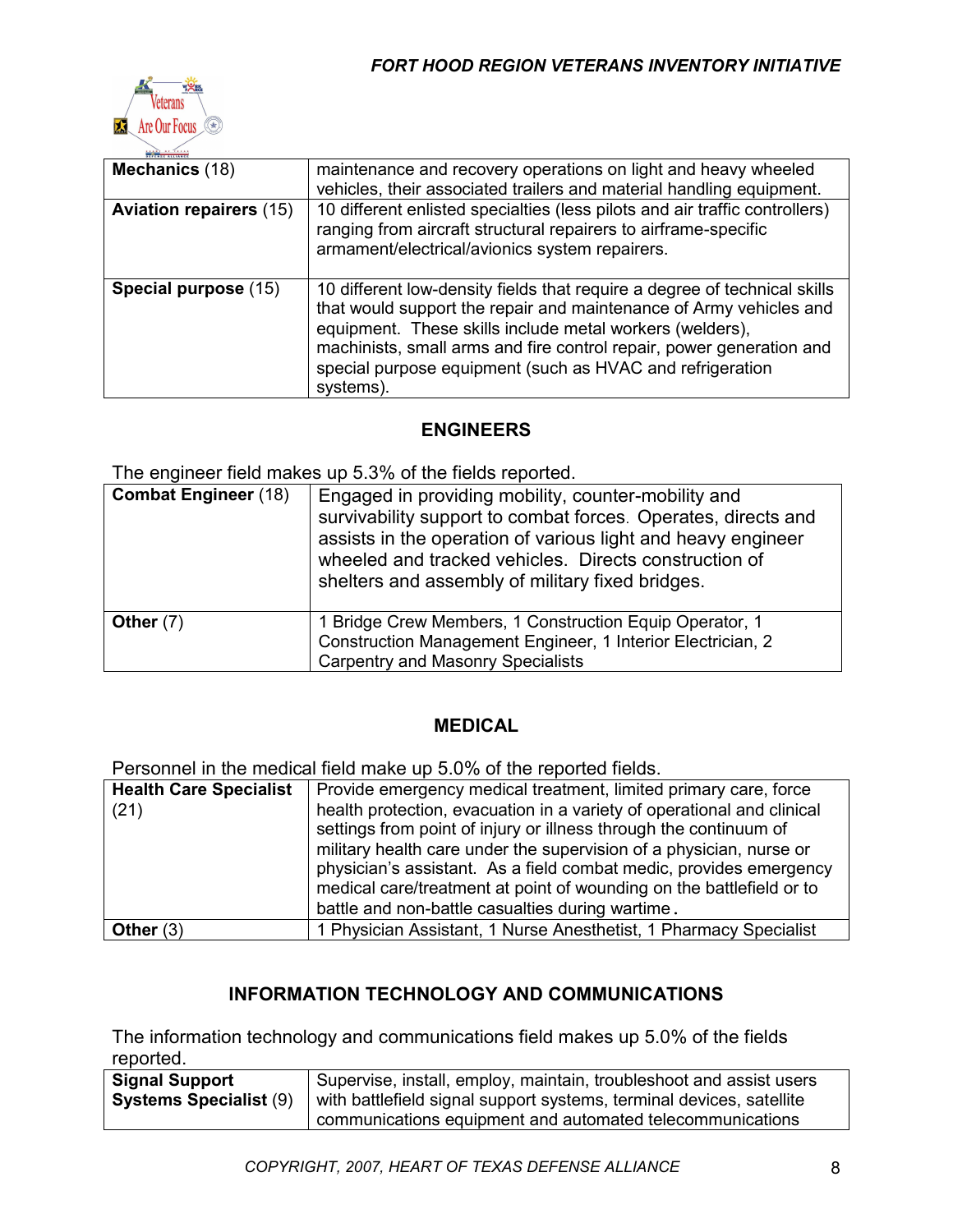

|                              | computer systems, to include local area networks, wide area<br>networks and routers. Integrate signal systems and networks;<br>performs unit level maintenance on authorized signal equipment and<br>associated electronic devices; train and provide technical assistance<br>to users of signal equipment. |
|------------------------------|-------------------------------------------------------------------------------------------------------------------------------------------------------------------------------------------------------------------------------------------------------------------------------------------------------------|
| <b>Nodal Network System</b>  | The Nodal Network Systems Operator-Maintainer supervises,                                                                                                                                                                                                                                                   |
| <b>Operator-Maintainer</b>   | installs, operates, and performs systems maintenance on large and                                                                                                                                                                                                                                           |
| (5)                          | small electronic switches; system control centers; node management                                                                                                                                                                                                                                          |
|                              | facilities; associated multiplexing and combat net radio interface                                                                                                                                                                                                                                          |
|                              | (CNRI) equipment; short range line of sight radio systems;                                                                                                                                                                                                                                                  |
|                              | communications security (COMSEC) devices; and other equipment                                                                                                                                                                                                                                               |
|                              | associated with network switching operations.                                                                                                                                                                                                                                                               |
| <b>Information</b>           | Supervise, install, operate and perform unit level maintenance on                                                                                                                                                                                                                                           |
| <b>Technology Specialist</b> | multi-functional/multi-user information processing systems,                                                                                                                                                                                                                                                 |
| (4)                          | peripheral equipment, and associated devices. Perform analyst and                                                                                                                                                                                                                                           |
|                              | information assurance functions and conducts data system studies.                                                                                                                                                                                                                                           |
|                              | Perform Information Services Support Office (ISSO) duties of                                                                                                                                                                                                                                                |
|                              | printing, publications, records management and Communication                                                                                                                                                                                                                                                |
|                              | Security (COMSEC) custodian functions and certification authority                                                                                                                                                                                                                                           |
|                              | duties in support of the Defense Message System (DMS).                                                                                                                                                                                                                                                      |
| <b>Telecommunication</b>     | The Telecommunication Operations Chief plans, coordinates,                                                                                                                                                                                                                                                  |
| <b>Operations Chief (3)</b>  | configures, directs, integrates, and supervises the installation,                                                                                                                                                                                                                                           |
|                              | operation, maintenance, and management of telecommunications                                                                                                                                                                                                                                                |
|                              | systems and networks including radio, switching, cable, automation                                                                                                                                                                                                                                          |
|                              | equipment, and communication security devices. Oversees                                                                                                                                                                                                                                                     |
|                              | information systems support functions for command, control,                                                                                                                                                                                                                                                 |
|                              | communications, and computers used at all echelons of the Army.                                                                                                                                                                                                                                             |
|                              | Develops and implements training programs for Signal personnel.                                                                                                                                                                                                                                             |

**E. DESIRED POST- MILITARY SERVICE EMPLOYMENT:** Respondents are asked to indicate the type (or types) of post-military employment they desire. In order to standardize input for ease of analysis, the survey provides 12 broad categories conforming to industry categories found in the North American Industrial Classification System (NAICS), but respondents may write in and/or amplify any area not listed. The data indicates for all respondents the top four categories of post-service employment desired are<sup>2</sup>:

 $2$  Employers desiring to hire Fort Hood veterans may post their job announcement on the ACAP website [\(www.acap.army.mil\)](http://www.acap.army.mil/). Large employers with an employment website can post the URL on the ACAP website which will directly link to their employment website. Employers can also coordinate with the Fort Hood Transition Services Manager (Linda Christ at (254)288-6735) to arrange to recruit potential Veteran employees in person Tuesday through Thursday, and briefly address the TAP workshop (industry they represent, skills they are seeking, availability to discuss job opportunities.)

Employers can place a job posting via "Work In Texas" ([www.workintexas.com\)](http://www.workintexas.com/) - a statewide, internet-based job matching system through the Central Texas Workforce Center (254) 200-2020.

The Texas Veterans Services staff work closely with the Central Texas Workforce Business Services including job development, direct referrals, and military skills-civilian occupations matching. Contact Jerry Butts (Killeen: (254)200- 2026) or Eugene Hall (Temple: (254)773-1607, ext. 4032) for more information.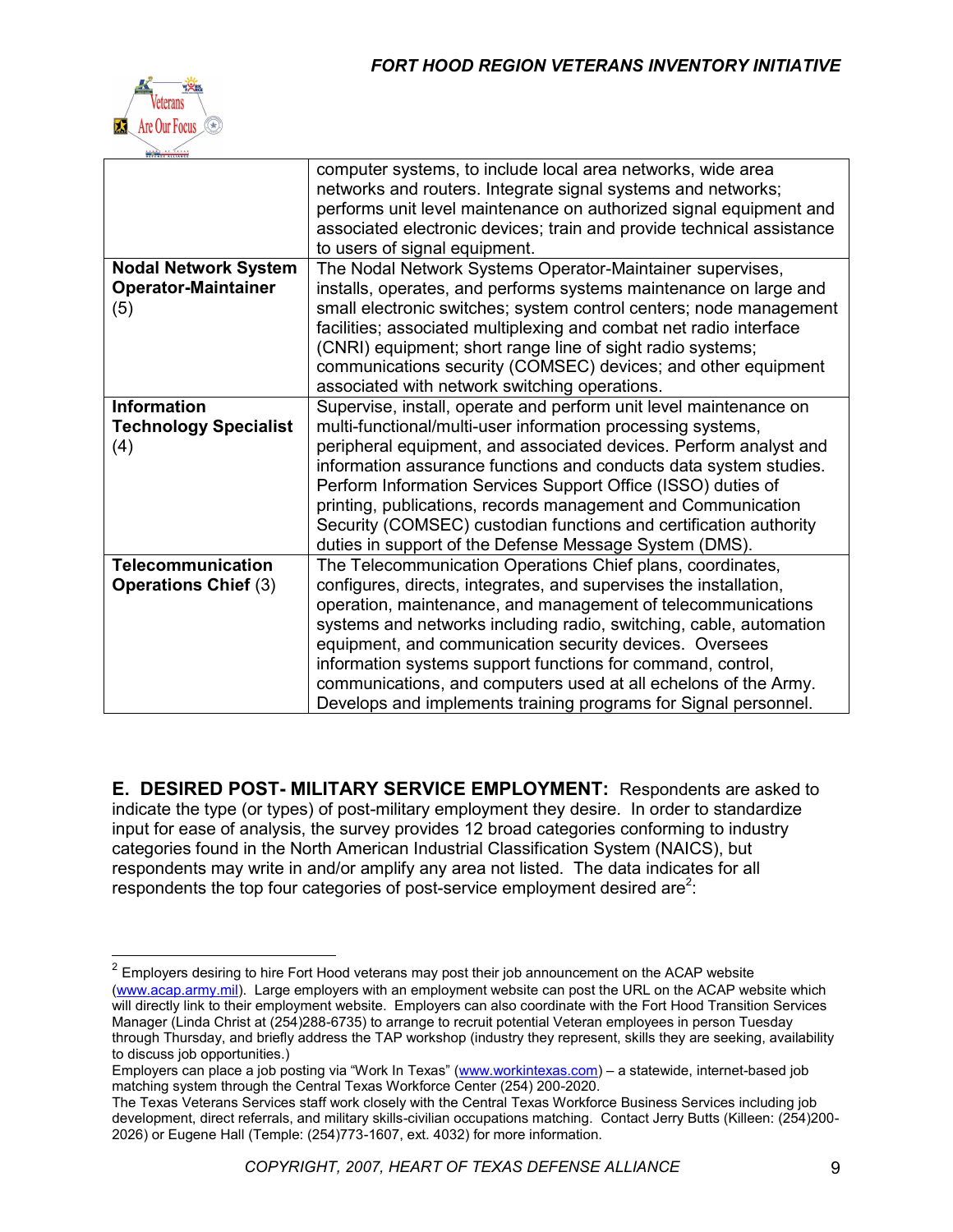

| <b>SOLDIER</b>      |     | <b>SPOUSE</b>      |    |  |
|---------------------|-----|--------------------|----|--|
| 1. Law Enforcement: | 151 | Medical:           | 79 |  |
| 2. Management:      | 127 | 2. Administration: | 64 |  |
| 3. Administrative:  | 98  | 3. Education:      | 48 |  |
| 4. Transportation:  | 91  | 4. Management:     | 47 |  |

For only those respondents who are retirement eligible, the top categories of desired postservice employment are:

| 1. Administrative:  | 18 responses |
|---------------------|--------------|
| Management:         | 18 responses |
| 2. Law Enforcement: | 16 responses |
| 3. Transportation:  | 14 responses |
| Education:          | 14 responses |

The anomalies in Military Occupational Specialty data may have been carried over to the types of post-service employment desired. Because of the higher number of Combat Arms respondents eligible to leave the military this quarter due to the redeployment cycles, Law Enforcement as a desired career after a military career remained the number one desired job as has traditionally been seen in the past quarters. Given the skills of the predominant Military Occupational Specialties (Combat Arms), a high rate of recent combat experience, and advanced educational attainment of the respondents, a wide range of possibilities available in the Law Enforcement area is apparently appealing. Because the second highest amount of Soldiers leaving the service this quarter had a Logistics and Transportation Military Occupation Specialty (MOS), it is not surprising that a large number of Soldiers would desire a job in the area of transportation after leaving the service.

For the fourth quarter in a row, Medical topped the list for spouse employment desired whereas it had consistently been the second desired career since October 2007. Retiring Soldiers listed Transportation as an area for post-service employment – the third time it has been listed since 1<sup>st</sup> Quarter 2008. Again, this is most likely a function of the high volume of respondents this quarter whose MOS was Transportation and Logistics. Education (tied with Transportation) remained one of the top choices after retirement.

Officers and Non-Commissioned Officers eligible to retire have spent many years leading increasingly larger and more complex organizations, are graduates of an Army Professional Education system that focuses on developing their leadership skills, and have demonstrated success as a result of their longevity of service. In most cases, their skills would include human resource development, supervision of large numbers of subordinates, fiscal planning, etc. Therefore, Management and Administration are areas of post-service employment that are consistent with their training and experience.

The *Operation Economic Transformation* Report identified four "target industries" or clusters that present the Greater Fort Hood Region with immediate opportunities for economic growth:

Information Technology Transportation and Logistics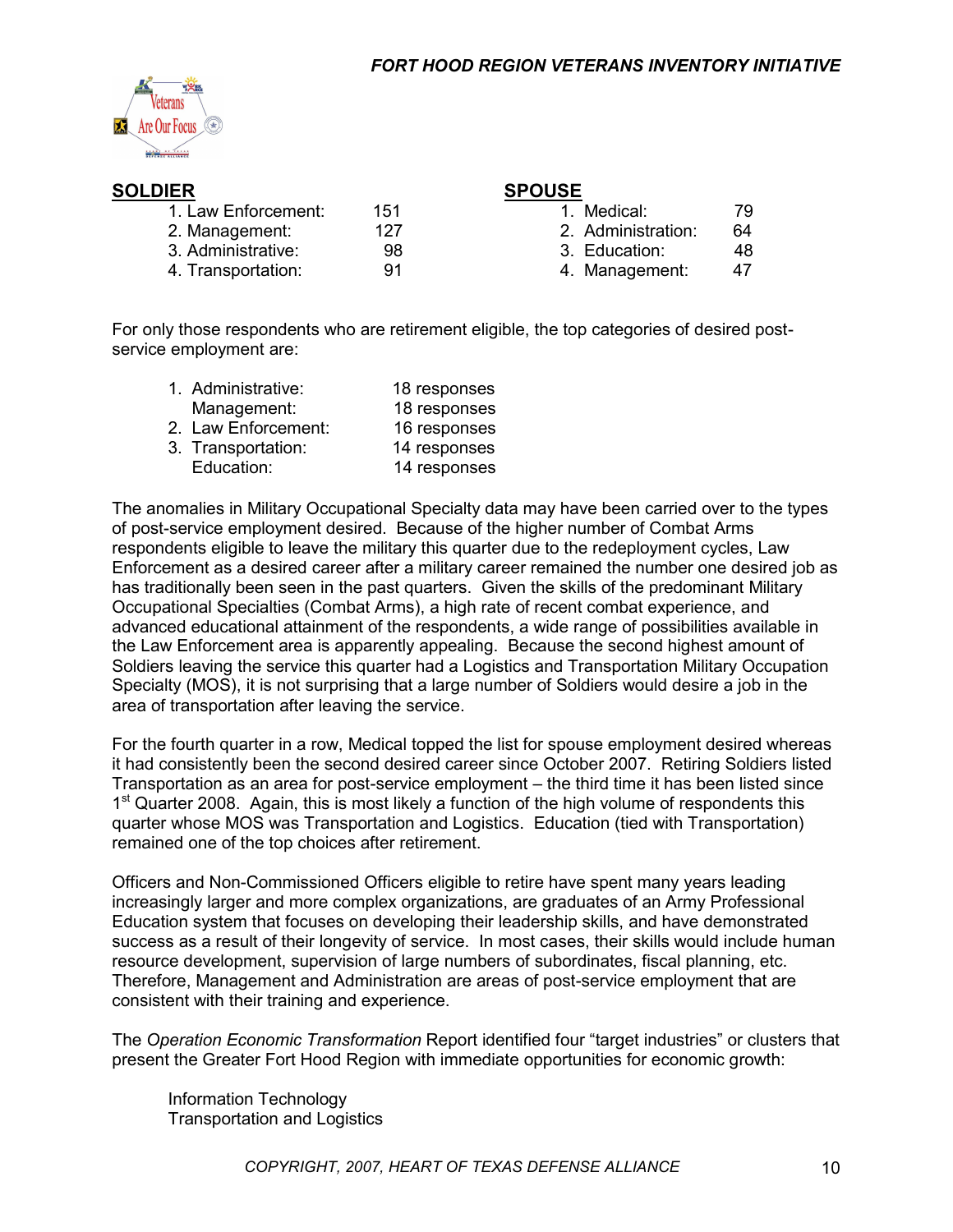

Healthcare Services Business Services

Clusters are geographic concentrations of interconnected firms and institutions utilizing related applications and serving similar markets. When fully developed, clusters can act as the principal drivers of economic growth and innovation in a region. The report recommended pursuing the development of these four clusters through a coordinated strategy of business retention, recruitment and entrepreneurship.



When separating the respondents into major MOS categories, the data directly correlates to these target clusters in the Operation Economic Transformation Report as shown in the chart above. In addition, because Officers and Non-Commissioned Officers eligible to retire have spent many years of their military career in leadership positions and are graduates of an Army Professional Education system, they have acquired many skills in Management and Administrative roles. This training and experience, regardless of their MOS, would directly correspond with the Business Services cluster.

**F. EDUCATION LEVEL OF THOSE REMAINING IN THE REGION:** Respondents were asked to indicate their highest level of educational attainment. Forty percent of all respondents indicated they had "Some College." Eight percent had an Associates degree, 7 percent have a Baccalaureate degree, while 3 percent have a Masters degree.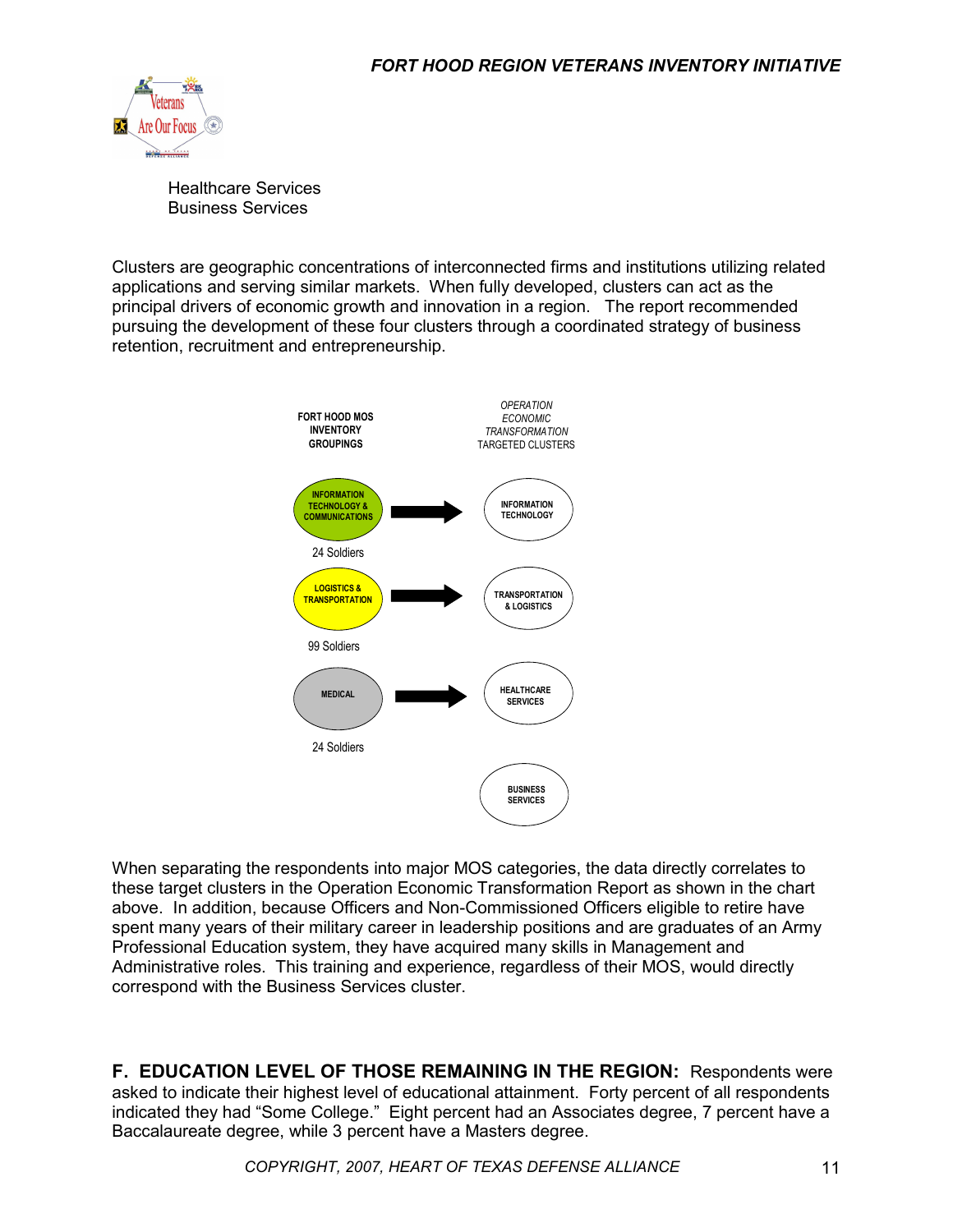

The data depicted below represents only the 164 respondents who indicated they intended to stay in the region upon completion of their service, and is separated by those eligible for retirement and those Soldiers leaving the service that are not retirement eligible.<sup>3</sup>

The data indicates that an overwhelming majority (97.8%) of retirement-eligible respondents who intend on remaining in the region have some post-secondary education. Fifty-one percent list their highest education level as "Some College", and 29 percent have received their Associates degree. Sixty-one percent of non retirement-eligible Soldiers have a post-secondary education with 48 percent indicating they have "Some College."



1. When the highest level of educational attained by Soldiers leaving the service at Fort Hood is expressed as a percentage of all respondents (rate of educational attainment) and compared to educational attainment for Bell County Texas and the state of Texas as a whole, the following comparison can be made<sup>4</sup>:

<sup>3</sup> Data is for 45 retirees and 119 non-retirement eligibles;

<sup>4</sup> Source: Texas Higher Education Coordinating Board; also cited on the Texas A&M University Real Estate Center – Market Overview 2008.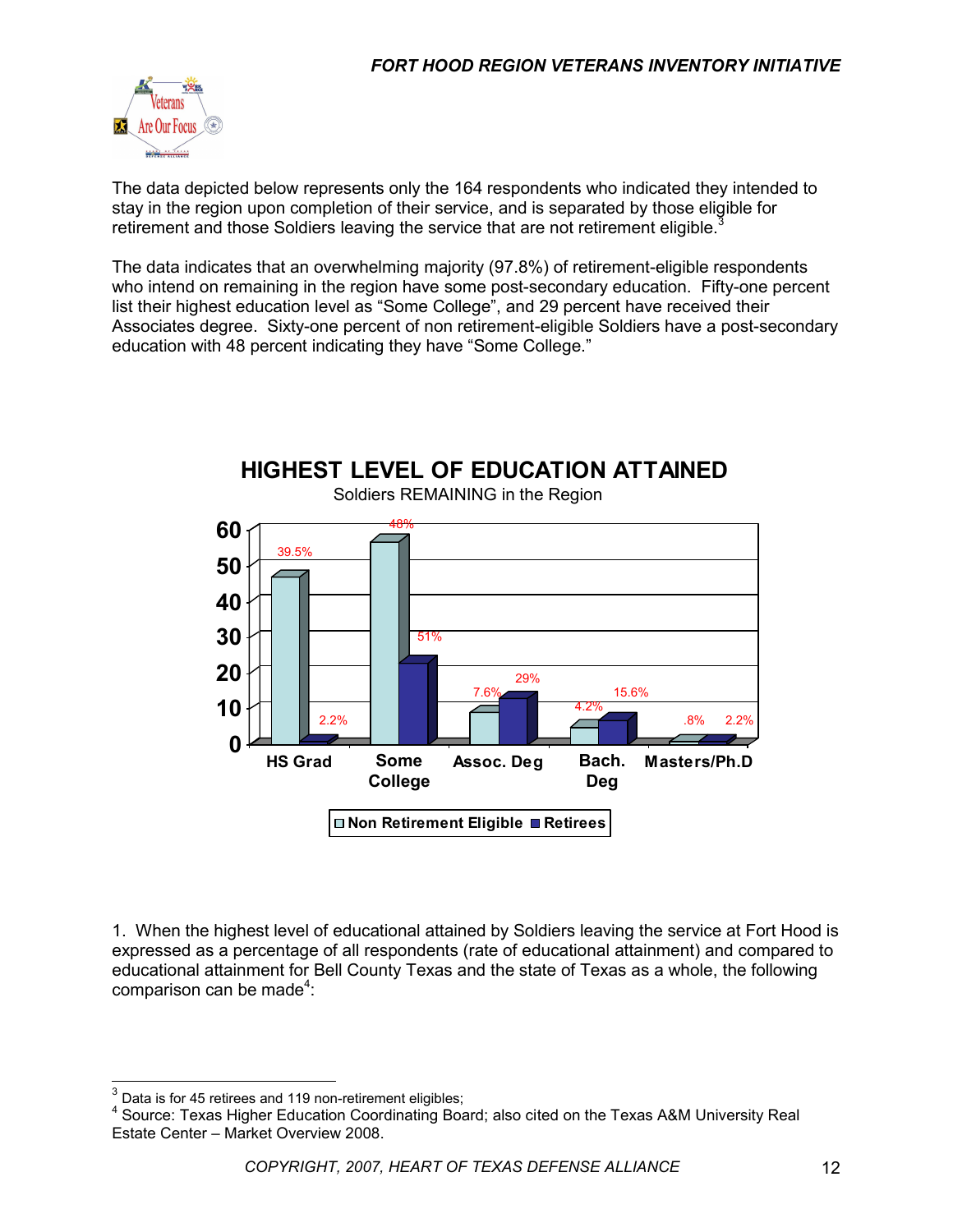



Generally, the data indicates Soldiers are better-educated than their civilian counterparts, both in the region and statewide. This is reflective of a high degree of self initiative and demonstrates that Soldiers willingly embrace the notion of lifelong learning. Continuing education is an important component to retention, and it is routine for Soldiers to perform in an increasingly sophisticated and technical operating environment in the execution of their duties. The creation of Texas A&M-Central Texas in May 2009 will provide additional opportunities for Soldiers pursuing (or finishing) baccalaureate degrees.

**G. DESIRED "QUALITY OF PLACE" IMPROVEMENTS:** An important consideration in retaining a talented military Veteran workforce in the Central Texas region upon their separation is how they perceive "Quality of Place."

1. Respondents were asked to indicate the improvements they would desire (their perception of the Central Texas Quality of Place) in the general areas of higher education, retail shopping, health care, entertainment, child care, or "other" that would positively affect their decision to remain in the region. 26% listed higher education as the number one improvement needed in the area while 19% listed entertainment as a much needed improvement. Housing followed with 17%. Less than 10 percent of respondents listed retail shopping, health care and child care as Quality of Place factors they perceived needed improvement.

2. The most frequently recurring response was "other." The survey affords respondents the opportunity to provide additional written comments, and the most often-noted areas respondents perceive needing improvement are:

a. more pay/better jobs (30 comments)

b. crime rate/ traffic/congestion (18 comments, of which 11 specifically commented that the crime rate was too high and there needed to be more security in the area)

c. higher education (13 comments)

d. family/community activities (12 comments, mostly citing a lack of children and familyoriented recreation and entertainment)